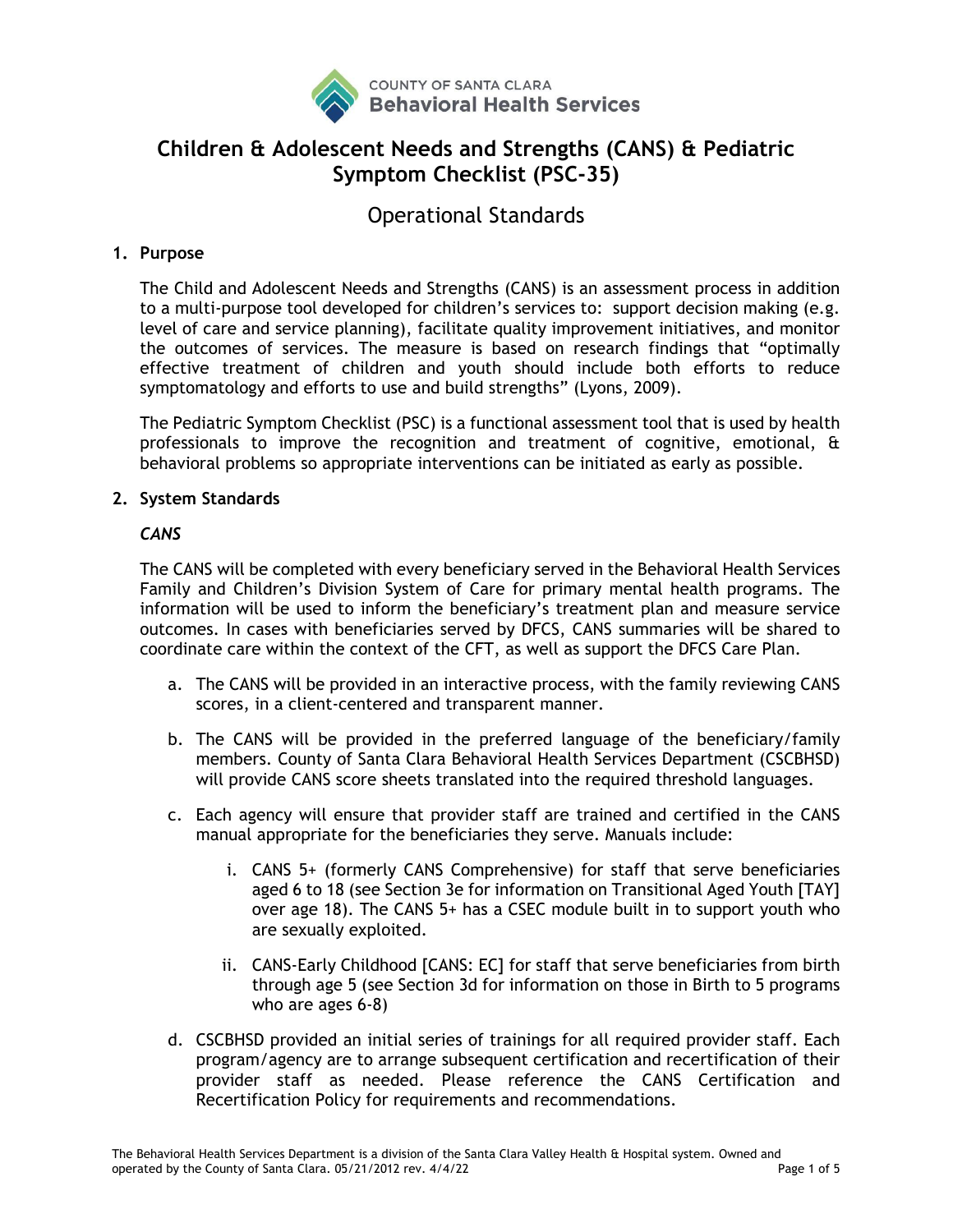- e. Each program/agency will ensure that supervisors/managers are trained and certified in the CANS and that directors/executives receive an overview of the CANS training.
- f. CSCBHSD will provide an initial "Train the Trainer" program. Each program/agency will implement a sustainable "Train the Trainer" method and will follow a program/method approved by CSCBHSD and the CANS developer. Programs/Agencies must have at least two (2) trainers to maintain support and sustainability of the CANS.
- g. Any exceptions to the use of the CANS 5+ (e.g. CANS Juvenile Justice version) will require approval of CSCBHSD.

### *PSC-35*

The PSC-35 will be completed with every beneficiary ages 3 to 18 served in the Behavioral Health Services Family and Children's Division System of Care for primary mental health programs. The information will be used to inform the beneficiary's CANS, treatment plan, and measure service outcomes.

- a. The PSC-35 is to be provided to the parent/caregiver with minimal support from staff during the rating time. Staff will then score, analyze, and communicate their observations with the family.
- b. The PSC-35 will be provided in the preferred language of the beneficiary/family members. Santa Clara County Behavioral Health Services Department (CSCBHSD) will provide PSC-35 form translated into the required threshold languages, many of which are provided via the [Massachusetts General Hospital website,](https://www.massgeneral.org/psychiatry/services/psc_forms.aspx) including pictorial versions for those with limited reading abilities.
- c. Each agency will ensure that provider staff are trained in the use of the PSC-35, including how to use it collaboratively with the CANS.
- d. CSCBHSD provided an initial series of orientations for all required provider staff as well as administrators and managers. Each program/agency are to arrange subsequent overviews to their provider staff as needed. Certification is not needed for the use of the PSC-35.
- e. All programs/agencies must have at least two (2) trainers to maintain support and sustainability of the CANS; it is recommended CANS Trainers weave the PSC-35 into their general trainings.
- f. Any exceptions to the use of the PSC-35 will require approval of CSCBHSD.

### **3. Standards for CANS & PSC-35 Completion**

- a. CANS & PSC-35 will be completed with new beneficiaries and with current beneficiaries at intake, every 6 months, and at discharge. These tools are to be used to inform care through the treatment plan ("care plan").
- b. To avoid duplication, a primary service program/agency will be identified and will be responsible for the initial and subsequent CANS & PSC-35.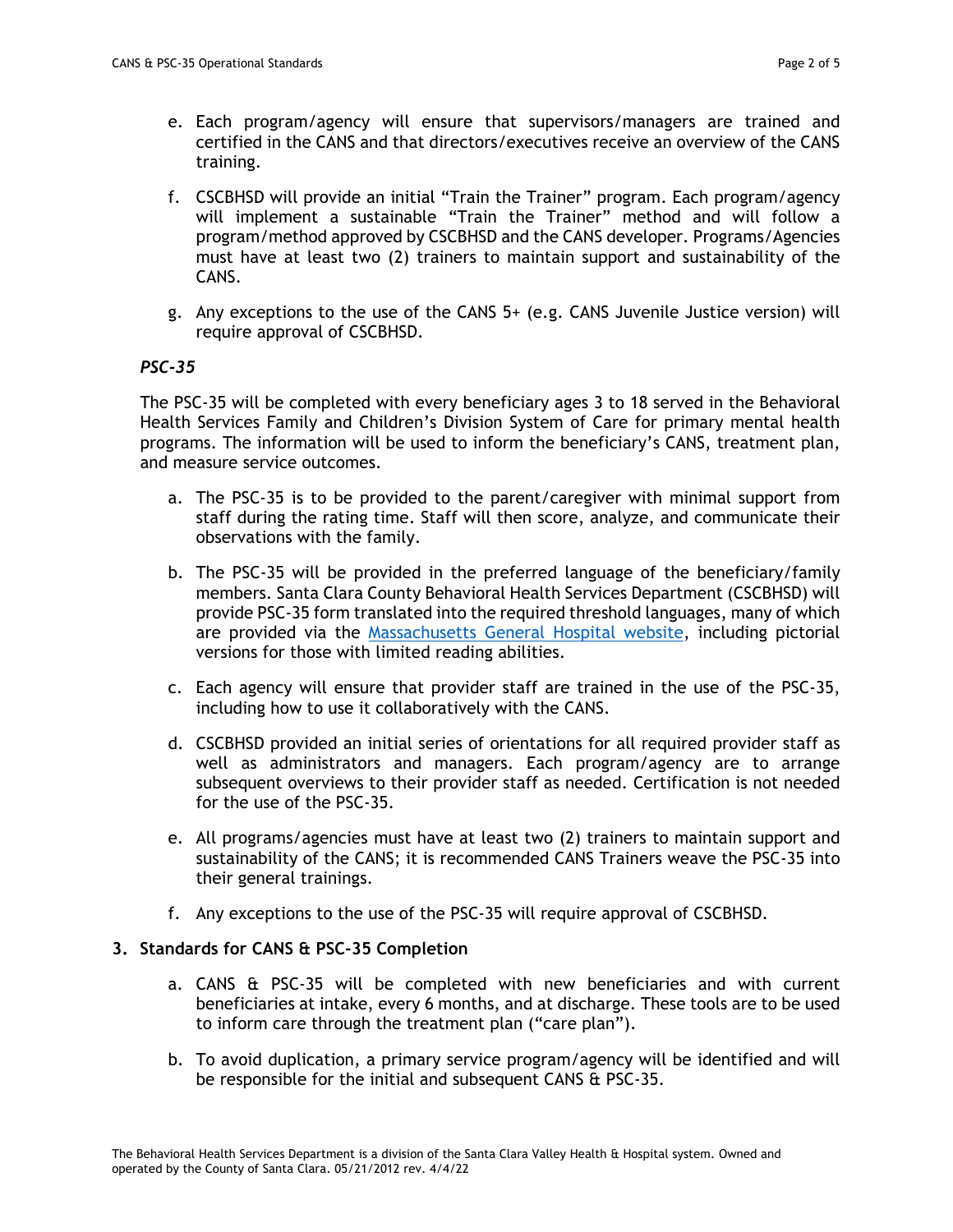- i. The program/agency providing the most intensive service level (i.e. hours per month) of service will be considered the primary provider (excluding TBS, which is an adjunct service).
- ii. For programs of equivalent service level, the program/agency with the longest history and/or expected length of service will be the considered the primary provider.
- iii. The primary provider will be responsible for obtaining the PSC-35 and completing the CANS and will collaborate with the beneficiary, family, and other CSCBHSD network programs/agencies serving the beneficiary to share the information. All concurrent providers will incorporate the information to create a coordinated treatment plan and update the plan regularly.
- d. The primary provider will complete the CANS: EC version for beneficiaries whose program admit date is prior to their 6<sup>th</sup> birthday and include PSC-35 starting at age 3.
	- i. The primary provider will continue to review/update the CANS: EC version and PSC-35 (starting at age 3) until the program discharge date, even if the beneficiary turns age 6 prior to program discharge date.
	- ii. In the event the primary provider continues beyond the beneficiary's 8th birthday, the CANS 5+ version will be used for subsequent measures and will continue to use the PSC-35 as it is indicated for ages 3 to 18.
- e. Programs that are designed and funded for Transitional Age Youth (TAY) will complete the CANS 5+ with all beneficiaries admitted and PSC-35 for those youth under 18.
	- i. The 18+ module is "triggered" by the age of the youth, not by any specific item within the CANS. You would still use the CANS 5+ if they are 17 at the time of initial assessment. The next assessment, when they are 18, would trigger the use of the 18+ module.
	- ii. The PSC-35 is not indicated for use with beneficiaries age 18 or older.
- f. The CANS will be initially completed with the beneficiary/family within the first 60 days of beginning services (admit date), but prior to the treatment plan completion date. The PSC-35 is intended to precede the CANS to inform the assessment process.
	- i. An initial CANS does not have to be completed if a beneficiary was not opened or they were closed within the initial 60 day window. That said, if you have completed it, we encourage you to file it (whether in your own EHR/EMR or KIDnet) in case the youth re-opens. This can be helpful historical information for you or others that may work with that youth.
- g. The PSC-35 and the CANS will be reviewed and updated with the beneficiary/family a minimum of every six months from the admit date (or more frequently if clinically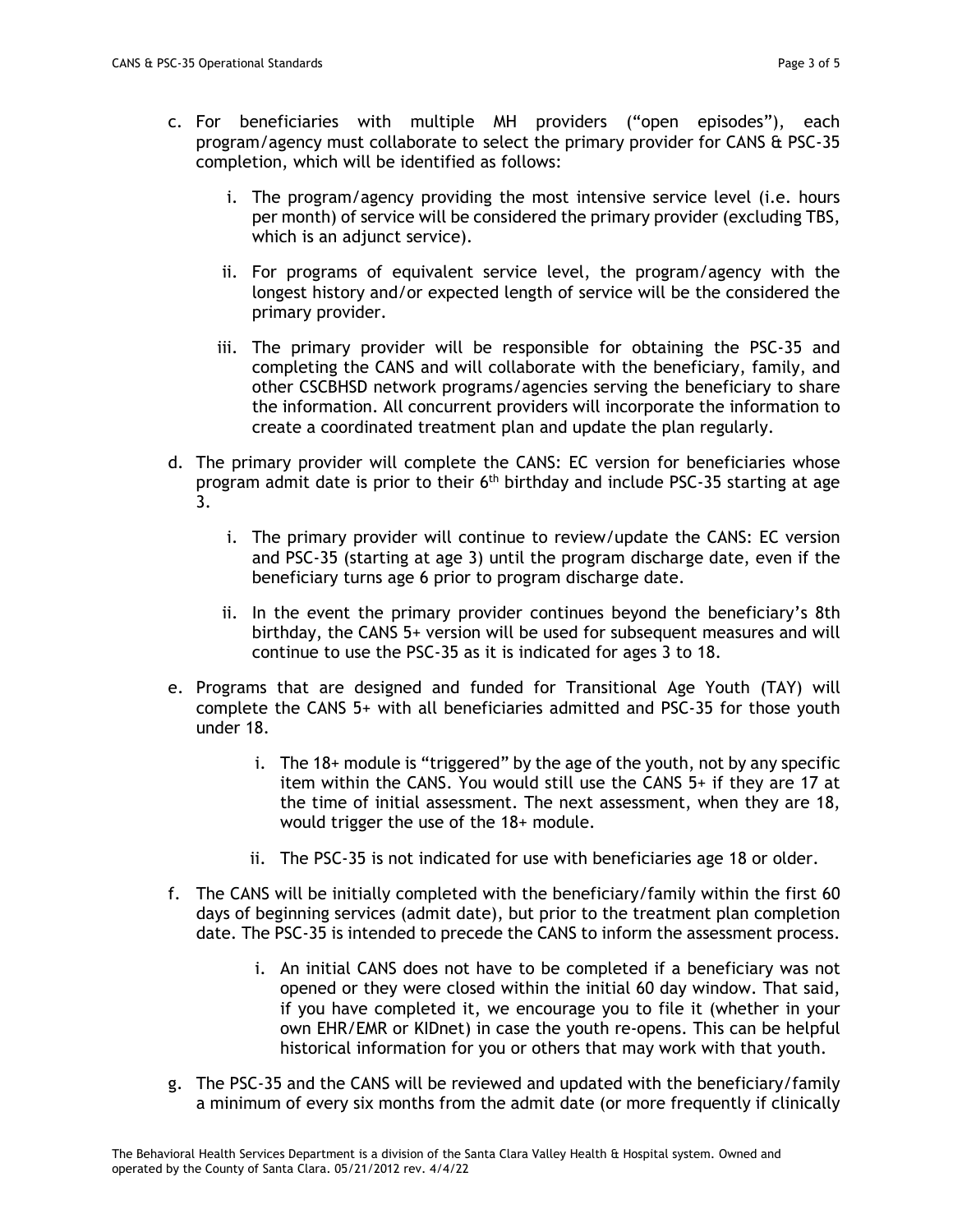indicated to measure progress and revise the treatment plan) and at discharge. Reasons to review/update the CANS include changes in environment or beneficiary/family functioning.

- h. If a beneficiary is transferred from one program/agency to another, the two programs will work together to ensure that a PSC-35 and CANS review/update is completed prior to discharge.
- i. The "receiving" program/agency has the option to review/update the PSC-35 and CANS at admission if it is in the beneficiary's best interests. Otherwise, the provider should use the prior completion of the PSC-35 and CANS for baseline functioning and treatment planning.
- j. In any event, the "receiving" program/agency will review/update the PSC-35 and CANS no later than six months from a prior completion of these tools.

#### **4. Documentation Standards:**

- a. The PSC-35 and CANS forms will not replace the CSCBHSD approved assessment forms (e.g. "orange/salmon assessment form"), but will supplement the assessment process.
- b. The PSC-35 is to be completed by the parent/caregiver, therefore the completion of the form, including assisting the completion, is not billable. The evaluation of the scores and discussion with the youth and family and its incorporation with the CANS may be billed as an assessment activity.
- c. Completion of the CANS with the beneficiary/family may be billed as "assessment" at any point where review/update is clinically indicated. The provider should consult the CSCBHSD Clinical Practice Guidelines Manual for recommendations on how to document assessment activities.
- d. Once the "initial assessment" is done and signed, there can be additional episodes of "follow-up assessment" provided, when clinically indicated. Assessment is a recurrent process, especially with developmental changes of children.

### **5. Use of CANS & PSC-35 for Reporting and Outcomes Measurement**

- a. Each program/agency will share CANS information with CSCBHSD to create a reliable data set in order to improve beneficiary and system level decision making.
- b. The program/agency will capture CANS data electronically and transmit the data to CSCBHSD using a method and frequency agreed upon with CSCBHSD. Those options include:
	- i. direct entry to KIDnet,

or

- ii. use of a data interface between your agency's EHR/EMR and KIDnet (please contact BHSD Decision Support for more information).
- c. CSCBHSD will monitor completion rates and provide notices for corrective action.